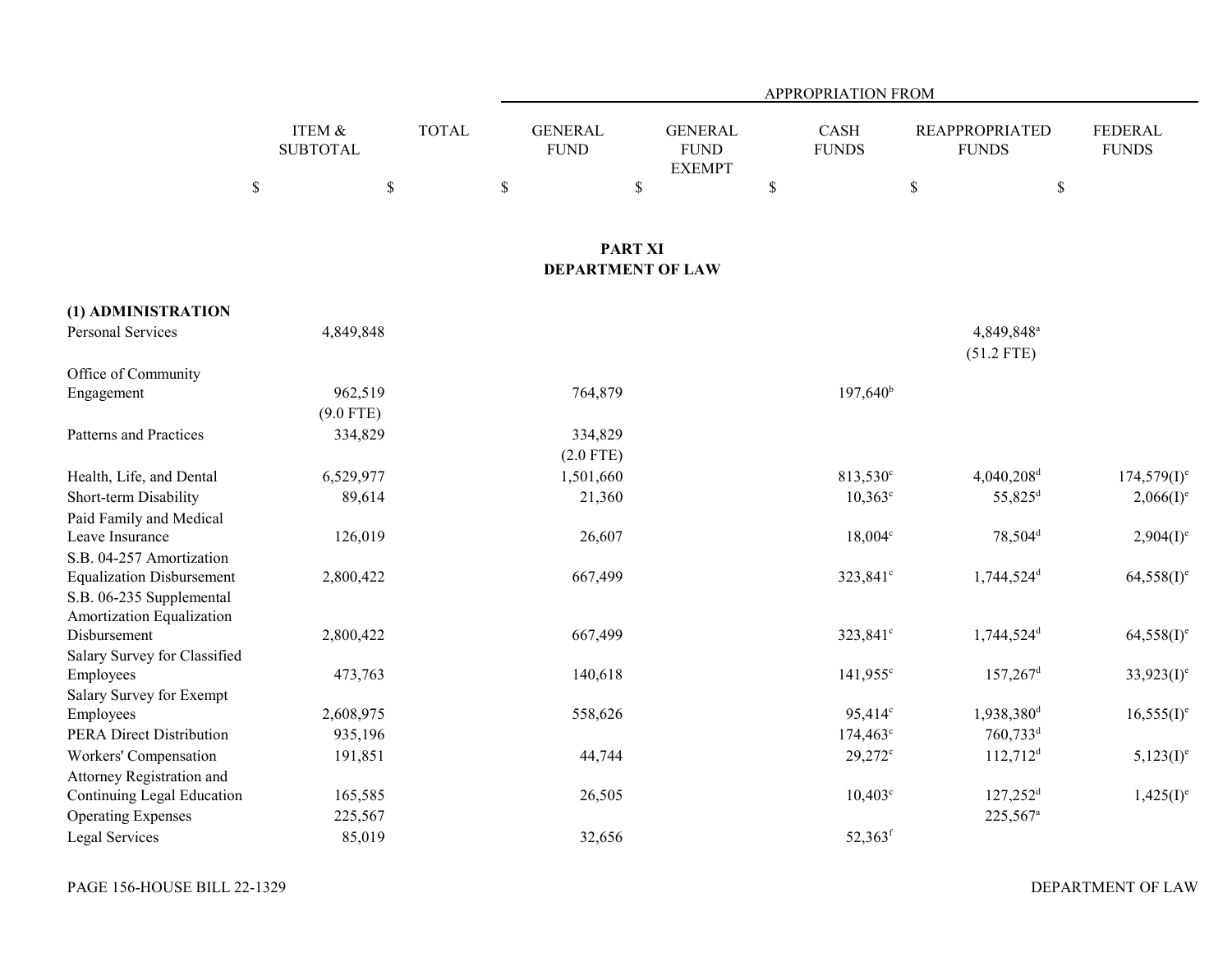|                                                               |                                      |              |                               |                                                | APPROPRIATION FROM          |                                       |                          |
|---------------------------------------------------------------|--------------------------------------|--------------|-------------------------------|------------------------------------------------|-----------------------------|---------------------------------------|--------------------------|
|                                                               | <b>ITEM &amp;</b><br><b>SUBTOTAL</b> | <b>TOTAL</b> | <b>GENERAL</b><br><b>FUND</b> | <b>GENERAL</b><br><b>FUND</b><br><b>EXEMPT</b> | <b>CASH</b><br><b>FUNDS</b> | <b>REAPPROPRIATED</b><br><b>FUNDS</b> | FEDERAL<br><b>FUNDS</b>  |
| \$                                                            | \$                                   |              | \$                            | \$                                             | \$                          | $\$$                                  | \$                       |
| Administrative Law Judge                                      |                                      |              |                               |                                                |                             |                                       |                          |
| Services                                                      | 1,042                                |              |                               |                                                | $1,042^{\circ}$             |                                       |                          |
| Payment to Risk Management<br>and Property Funds              | 344,882                              |              | 80,436                        |                                                | $52,619^{\circ}$            | $202,617$ <sup>d</sup>                | $9,210(I)^e$             |
| Vehicle Lease Payments<br><b>Information Technology Asset</b> | 88,783                               |              | 34,570                        |                                                | $16,481^{\circ}$            | $29,432^d$                            | $8,300(I)^e$             |
| Maintenance                                                   | 1,124,439                            |              | 262,242                       |                                                | $171,560^{\circ}$           | $660,609$ <sup>d</sup>                | $30,028(I)^e$            |
| Ralph L. Carr Colorado                                        |                                      |              |                               |                                                |                             |                                       |                          |
| Judicial Center Leased Space                                  | 3,565,176                            |              | 831,472                       |                                                | 543,947°                    | $2,094,550$ <sup>d</sup>              | $95,207(1)$ <sup>e</sup> |
| Payments to OIT                                               | 469,144                              |              | 109,417                       |                                                | $71,576$ °                  | $275,623$ <sup>d</sup>                | $12,528(1)^e$            |
| <b>CORE Operations</b>                                        | 49,216                               |              | 11,478                        |                                                | $7,509^{\circ}$             | $28,915^d$                            | $1,314(I)^e$             |
| <b>Attorney General</b><br>Discretionary Fund                 | 5,000                                |              | 5,000                         |                                                |                             |                                       |                          |
|                                                               |                                      | 28,827,288   |                               |                                                |                             |                                       |                          |

<sup>a</sup> Of these amounts, \$4,931,379 shall be from departmental indirect cost recoveries or the Indirect Costs Excess Recovery Fund created in Section 24-75-1401 (2), C.R.S., and \$144,036 shall be from statewide indirect cost recoveries or the Indirect Costs Excess Recovery Fund created in Section 24-75-1401 (2), C.R.S.

<sup>b</sup> Of this amount, \$180,140 shall be from the Marijuana Tax Cash Fund created in Section 39-28.8-501 (1), C.R.S., \$15,000 shall be from the Safe2Tell Cash Fund created in Section 24-31-610 (1), C.R.S., and \$2,500 shall be from the Colorado Domestic Violence Review Board Cash Fund created in Section 24-31-705 (1)(e), C.R.S.

<sup>c</sup> Of these amounts, \$402,383(I) shall be from custodial money, \$26,561 shall be from the Marijuana Tax Cash Fund created in section 36-28.8-501 (1), C.R.S., and \$2,376,876 shall be from various sources of cash funds. Pursuant to Section 24-31-108 (5), C.R.S., custodial money received by the Attorney General is not subject to annual appropriation, but the expenditure of such money may be indicated in the annual general appropriation act. Expenditures from custodial money do not constitute fiscal year spending for the purposes of Section 20 of Article X of the State Constitution.

<sup>d</sup> These amounts shall be from various sources of reappropriated funds.

e These amounts shall be from the federal Medicaid Fraud Control Program administered by the U.S. Department of Health and Human Services and are shown for informational purposes only.

f This amount shall be from the P.O.S.T. Board Cash Fund created in Section 24-31-303 (2)(b), C.R.S.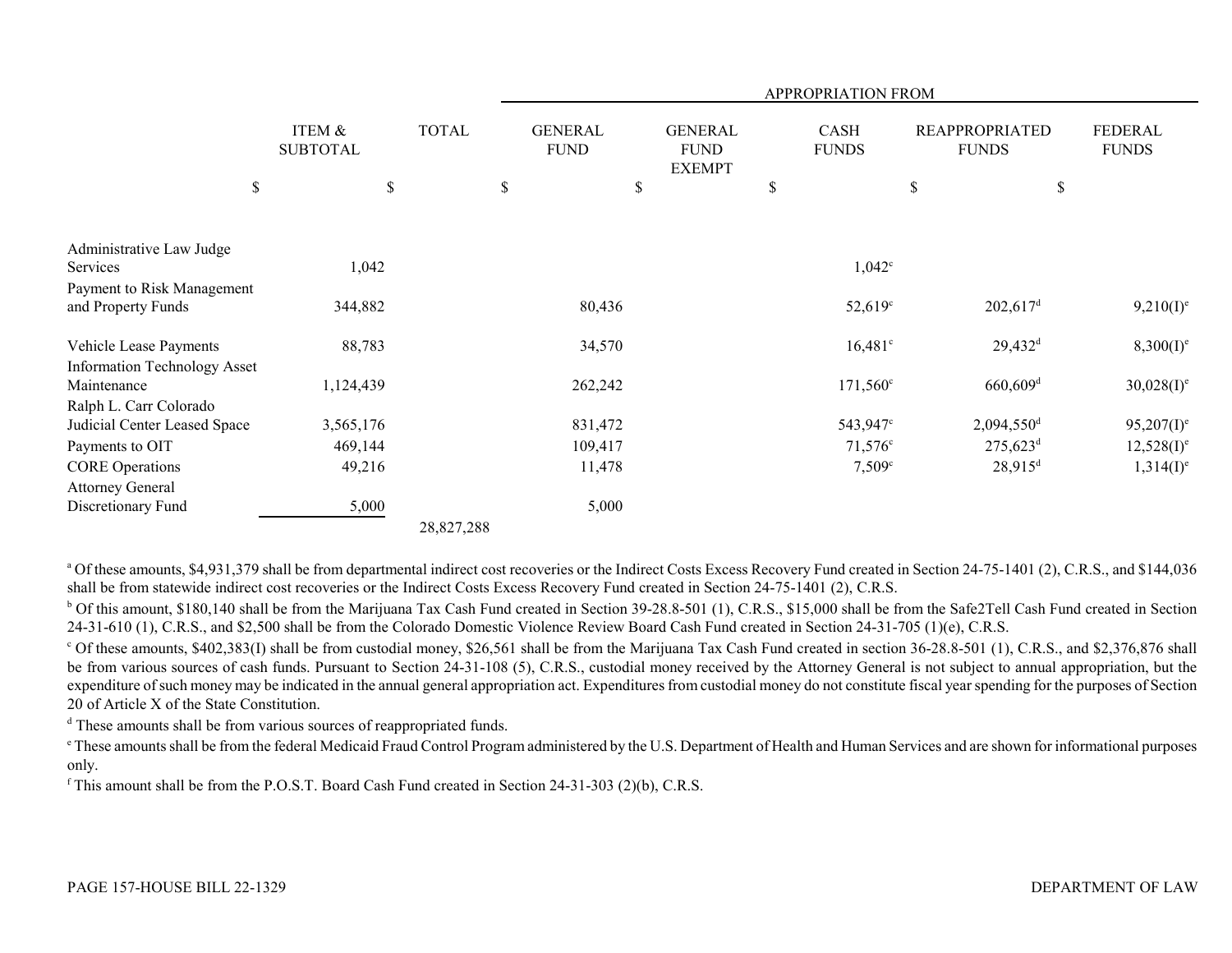|                                                    |                           |              |                               | APPROPRIATION FROM |   |                                                |              |                        |   |                                       |                                |  |
|----------------------------------------------------|---------------------------|--------------|-------------------------------|--------------------|---|------------------------------------------------|--------------|------------------------|---|---------------------------------------|--------------------------------|--|
|                                                    | ITEM &<br><b>SUBTOTAL</b> | <b>TOTAL</b> | <b>GENERAL</b><br><b>FUND</b> |                    |   | <b>GENERAL</b><br><b>FUND</b><br><b>EXEMPT</b> | <b>FUNDS</b> |                        |   | <b>REAPPROPRIATED</b><br><b>FUNDS</b> | <b>FEDERAL</b><br><b>FUNDS</b> |  |
|                                                    | \$                        | \$           | \$                            |                    | D |                                                | J            |                        | ъ | J.                                    |                                |  |
|                                                    |                           |              |                               |                    |   |                                                |              |                        |   |                                       |                                |  |
| (2) LEGAL SERVICES TO STATE AGENCIES <sup>75</sup> |                           |              |                               |                    |   |                                                |              |                        |   |                                       |                                |  |
| Personal Services                                  | 41,420,007                |              |                               |                    |   |                                                |              |                        |   |                                       |                                |  |
|                                                    | $(318.5$ FTE)             |              |                               |                    |   |                                                |              |                        |   |                                       |                                |  |
| Operating and Litigation                           | 2,462,284                 |              |                               |                    |   |                                                |              |                        |   |                                       |                                |  |
| <b>Indirect Cost Assessment</b>                    | 4,178,501                 |              |                               |                    |   |                                                |              |                        |   |                                       |                                |  |
|                                                    |                           | 48,060,792   |                               |                    |   |                                                |              | 1,722,148 <sup>a</sup> |   | $46,338,644^b$                        |                                |  |

<sup>a</sup> Of this amount, \$1,522,148 shall be from funds that are received for the provision of legal services and that are credited to the Legal Services Cash Fund created in Section 24-31-108 (4), C.R.S., and \$200,000 shall be from the Attorney Fees and Costs Account created pursuant to Section 24-31-108 (3), C.R.S. The cash funds appropriation from the Legal Services Cash Fund reflects funds received from state entities for which there is not a corresponding appropriation made in this act for the purchase of legal services. The Attorney General is authorized to transfer spending authority between cash and reappropriated fund sources appropriated within this section (2), but the Attorney General shall not increase total spending authority for the line item appropriations within this section (2).

<sup>b</sup> This amount shall be from funds that are received for the provision of legal services and that are credited to the Legal Services Cash Fund created in Section 24-31-108 (4), C.R.S. The reappropriated funds appropriation reflects funds received from state agencies for which there is a corresponding appropriation made in this act for the purchase of legal services. The Attorney General is authorized to transfer spending authority between cash and reappropriated fund sources appropriated within this section (2), but the Attorney General shall not increase total spending authority for the line item appropriations within this section (2).

## **(3) CRIMINAL JUSTICE AND APPELLATE**

| Special Prosecutions Unit          | 4,686,348 | 2,216,872    | $1,615,295^{\circ}$    | $854,181^b$            |                             |
|------------------------------------|-----------|--------------|------------------------|------------------------|-----------------------------|
|                                    |           | (17.7 FTE)   | $(14.4$ FTE)           | $(6.5$ FTE)            |                             |
| <b>Auto Theft Prevention Grant</b> | 167,945   |              |                        | $167,945(I)^c$         |                             |
|                                    |           |              |                        | $(1.0$ FTE)            |                             |
| Appellate Unit                     | 4,842,361 | 4,196,724    |                        | $645,637$ <sup>d</sup> |                             |
|                                    |           | $(40.6$ FTE) |                        | $(1.0$ FTE)            |                             |
| Medicaid Fraud Control Unit        | 3,209,440 | 802,361      |                        |                        | $2,407,079(1)$ <sup>e</sup> |
|                                    |           | $(8.3$ FTE)  |                        |                        | $(19.0$ FTE)                |
| Peace Officers Standards and       |           |              |                        |                        |                             |
| <b>Training Board Support</b>      | 6,374,354 | 21,535       | 6,352,819 <sup>f</sup> |                        |                             |
|                                    |           |              | $(16.3$ FTE)           |                        |                             |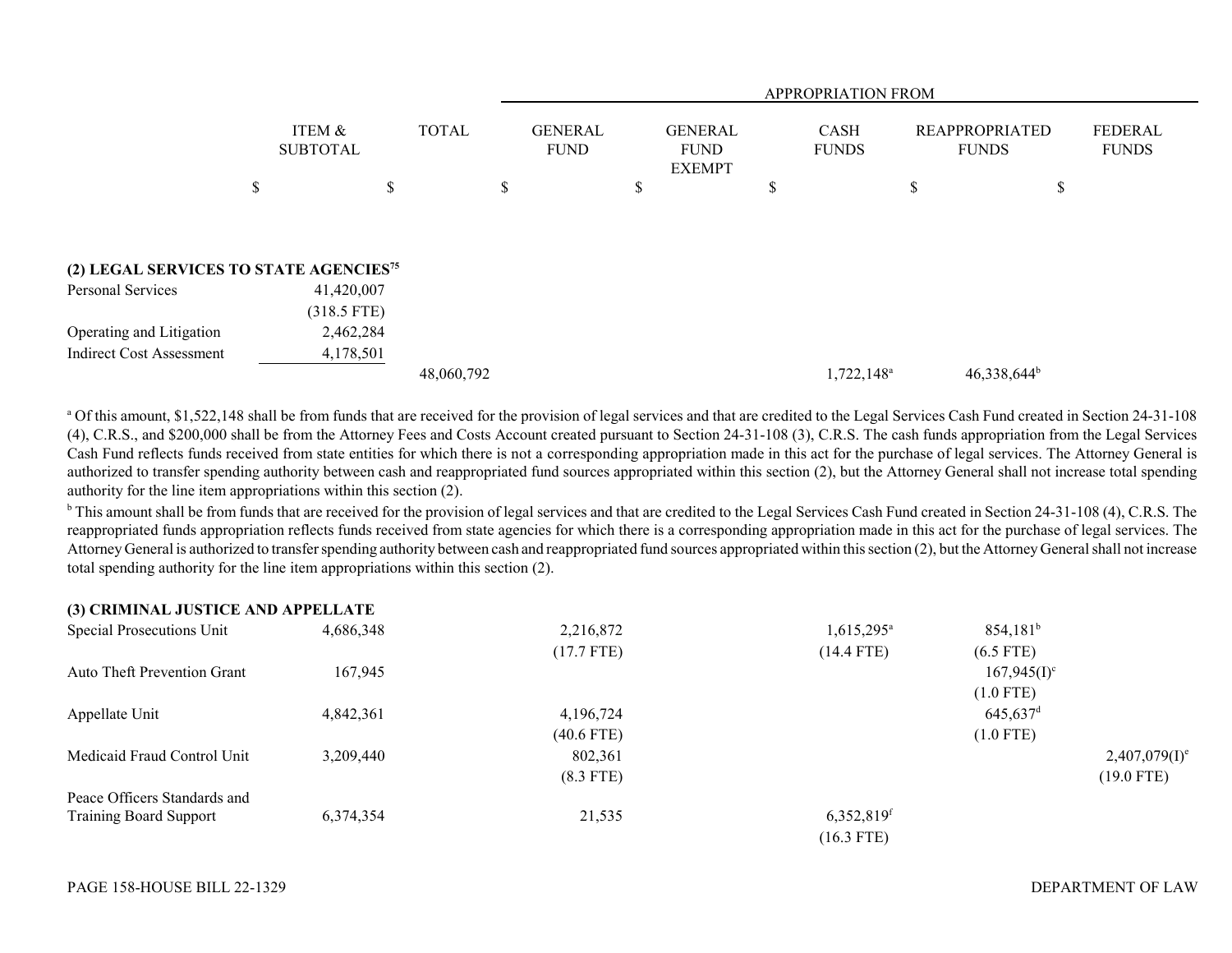|                          |   |                           |              | <b>APPROPRIATION FROM</b> |                               |  |                                                |   |                             |  |                                       |                         |
|--------------------------|---|---------------------------|--------------|---------------------------|-------------------------------|--|------------------------------------------------|---|-----------------------------|--|---------------------------------------|-------------------------|
|                          |   | ITEM &<br><b>SUBTOTAL</b> | <b>TOTAL</b> |                           | <b>GENERAL</b><br><b>FUND</b> |  | <b>GENERAL</b><br><b>FUND</b><br><b>EXEMPT</b> |   | <b>CASH</b><br><b>FUNDS</b> |  | <b>REAPPROPRIATED</b><br><b>FUNDS</b> | FEDERAL<br><b>FUNDS</b> |
|                          | Φ |                           | S            |                           |                               |  |                                                | D |                             |  | Φ                                     |                         |
| Indirect Cost Assessment |   | 785,847                   | 20,066,295   |                           |                               |  |                                                |   | 398,827 <sup>g</sup>        |  | $85,276^{\rm b}$                      | $301,744(I)^e$          |

<sup>a</sup> This amount shall be from the Insurance Fraud Cash Fund created in Section 24-31-104.5 (2), C.R.S.

<sup>b</sup> These amounts shall be transferred from the Department of Regulatory Agencies from the Securities Fraud Prosecution line item in the Division of Securities section. These amounts originate as cash funds from the Division of Securities Cash Fund pursuant to Section 11-51-707 (2), C.R.S.

<sup>c</sup> This amount shall be transferred from the Department of Public Safety from the Automobile Theft Prevention Authority line item in the Colorado State Patrol section, from a grant awarded pursuant to Section 42-5-112 (3), C.R.S. This amount is shown for informational purposes only because grant funds are continuously appropriated to the Department pursuant to Section 24-31-108 (2)(b), C.R.S.

<sup>d</sup> Of this amount, \$560,641 shall be from departmental indirect cost recoveries or the Indirect Costs Excess Recovery Fund created in Section 24-75-1401 (2), C.R.S., and \$84,996(I) shall be transferred from the Department of Public Safety from the State Victims Assistance and Law Enforcement Program line item in the Division of Criminal Justice, Victims Assistance section, pursuant to Section 24-33.5-506 (1)(c), C.R.S.

e These amounts shall be from the federal Medicaid Fraud Control Program administered by the U.S. Department of Health and Human Services and are shown for informational purposes only.

f Of this amount, \$5,316,053 shall be from from the P.O.S.T. Board Cash Fund created in Section 24-31-303 (2)(b), C.R.S. and \$1,036,766 shall be from the Marijuana Tax Cash Fund created in Section 39-28.8-501 (1), C.R.S.

<sup>g</sup> Of this amount, \$209,909 shall be from the P.O.S.T. Board Cash Fund created in Section 24-31-303 (2)(b), C.R.S., and \$188,918 shall be from the Insurance Fraud Cash Fund created in Section 24-31-104.5 (2), C.R.S.

## **(4) WATER AND NATURAL RESOURCES**

| Federal and Interstate Water  |         |             |                      |
|-------------------------------|---------|-------------|----------------------|
| Unit                          | 851,981 | 851,981     |                      |
|                               |         | $(6.5$ FTE) |                      |
| Defense of the Colorado River |         |             |                      |
| Basin Compact                 | 953,971 |             | 953,971 <sup>a</sup> |
|                               |         |             | $(3.5$ FTE)          |
| Defense of the Republican     |         |             |                      |
| River Compact                 | 110,000 |             | $110,000^{\rm a}$    |
| <b>Consultant Expenses</b>    | 475,000 |             | $475,000^{\rm b}$    |
|                               |         |             |                      |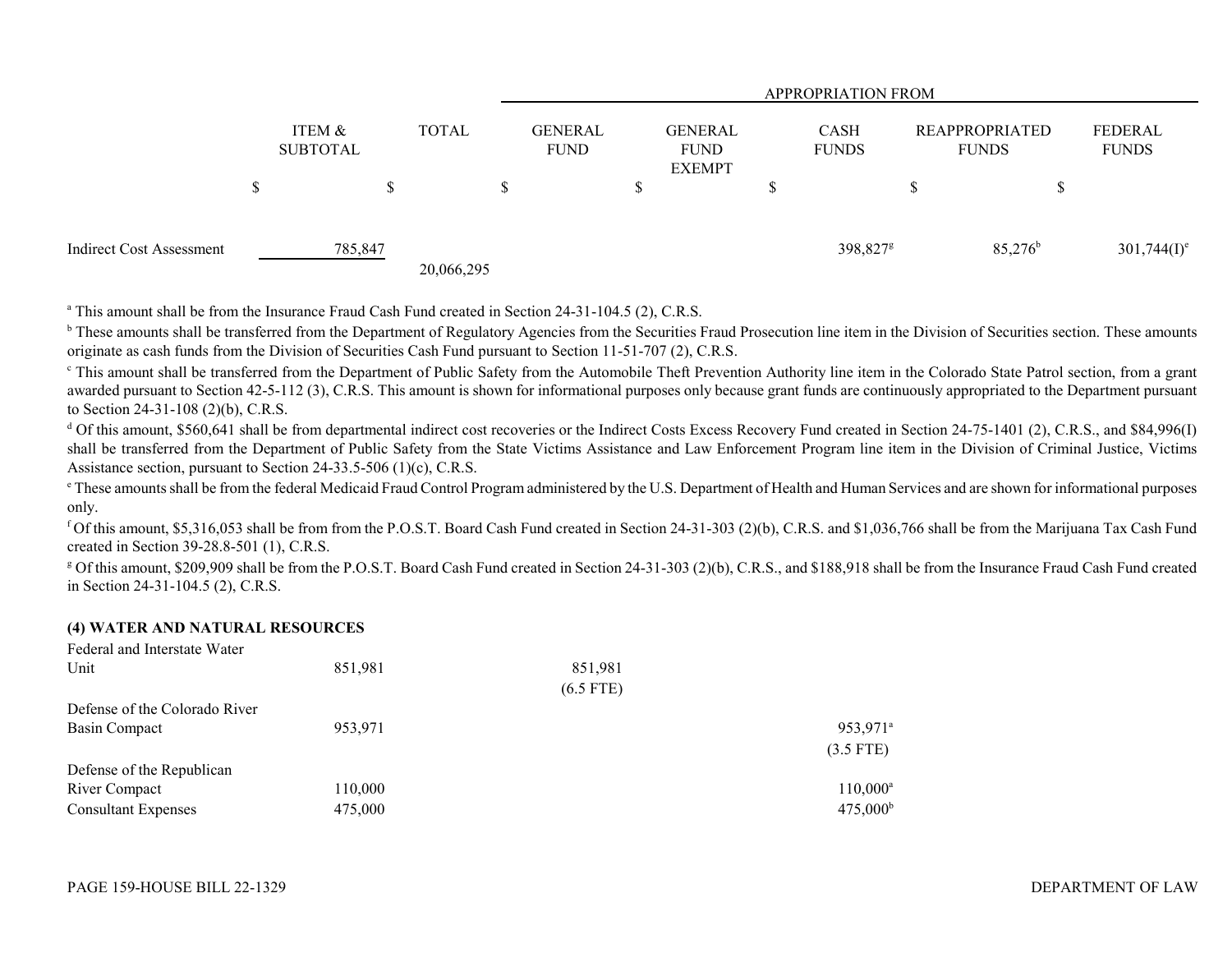|                                                                               |                           |              | APPROPRIATION FROM            |  |                                                |  |                             |  |                                       |                                 |                                |
|-------------------------------------------------------------------------------|---------------------------|--------------|-------------------------------|--|------------------------------------------------|--|-----------------------------|--|---------------------------------------|---------------------------------|--------------------------------|
|                                                                               | ITEM &<br><b>SUBTOTAL</b> | <b>TOTAL</b> | <b>GENERAL</b><br><b>FUND</b> |  | <b>GENERAL</b><br><b>FUND</b><br><b>EXEMPT</b> |  | <b>CASH</b><br><b>FUNDS</b> |  | <b>REAPPROPRIATED</b><br><b>FUNDS</b> |                                 | <b>FEDERAL</b><br><b>FUNDS</b> |
|                                                                               | \$                        | \$           | \$                            |  | P                                              |  | D                           |  | \$                                    |                                 | \$                             |
| Comprehensive<br>Environmental Response,<br>Compensation and Liability<br>Act | 560,274                   |              |                               |  |                                                |  |                             |  |                                       | 560,274°                        |                                |
| <b>Indirect Cost Assessment</b>                                               | 45,918                    | 2,997,144    |                               |  |                                                |  |                             |  |                                       | $(3.5$ FTE)<br>$45,918^{\circ}$ |                                |

<sup>a</sup> These amounts shall be from the Colorado Water Conservation Board's Litigation Fund created in Section 37-60-121 (2.5)(a), C.R.S.

 $^{\rm b}$  Of this amount, \$425,000 shall be from the Colorado Water Conservation Board's Litigation Fund created in Section 37-60-121 (2.5)(a), C.R.S., and \$50,000 shall be from the Attorney Fees and Costs Account created in Section 24-31-108 (3), C.R.S.

<sup>e</sup> These amounts shall be transferred from the Department of Public Health and Environment from the Transfer to the Department of Law for CERCLA-Related Costs line item in the Hazardous Materials and Waste Management Division, Contaminated Site Cleanups and Remediation Programs section. These amounts originate as cash funds from the Hazardous Substance Response Fund and are transferred pursuant to Section 25-16-104.5 (1.7)(a)(III), C.R.S.

## **(5) CONSUMER PROTECTION**

| Consumer Protection and  |              |           |           |                        |                   |
|--------------------------|--------------|-----------|-----------|------------------------|-------------------|
| Antitrust                | 4,283,228    |           | 2,287,863 | 1,834,558 <sup>a</sup> | $160,807^{\rm b}$ |
|                          | $(36.2$ FTE) |           |           |                        |                   |
| Consumer Credit Unit     | 2,491,175    |           |           | $2,491,175$ °          |                   |
|                          |              |           |           | $(25.0$ FTE)           |                   |
| Indirect Cost Assessment | 625,791      |           |           | $606,112^d$            | $19,679^{\rm b}$  |
|                          |              | 7,400,194 |           |                        |                   |

<sup>a</sup> Of this amount, \$1,576,712(I) shall be from custodial money and \$257,846 shall be from the Tobacco Settlement Defense Account of the Tobacco Litigation Settlement Cash Fund created in Section 24-22-115 (2)(a), C.R.S. Pursuant to Section 24-31-108 (5), C.R.S., custodial money received by the Attorney General is not subject to annual appropriation but the expenditure of such money may be indicated in the annual general appropriation act. Expenditures from custodial money do not constitute fiscal year spending for the purposes of Section 20 of Article X of the State Constitution.

<sup>b</sup> These amounts shall be transferred from the Department of Regulatory Agencies from the Mortgage Broker Consumer Protection line item in the Division of Real Estate. These amounts originate as cash funds from the Division of Real Estate Cash Fund created in Section 12-10-215 (2)(a)(II)(B), C.R.S., and are transferred pursuant to Section 12-10-719, C.R.S.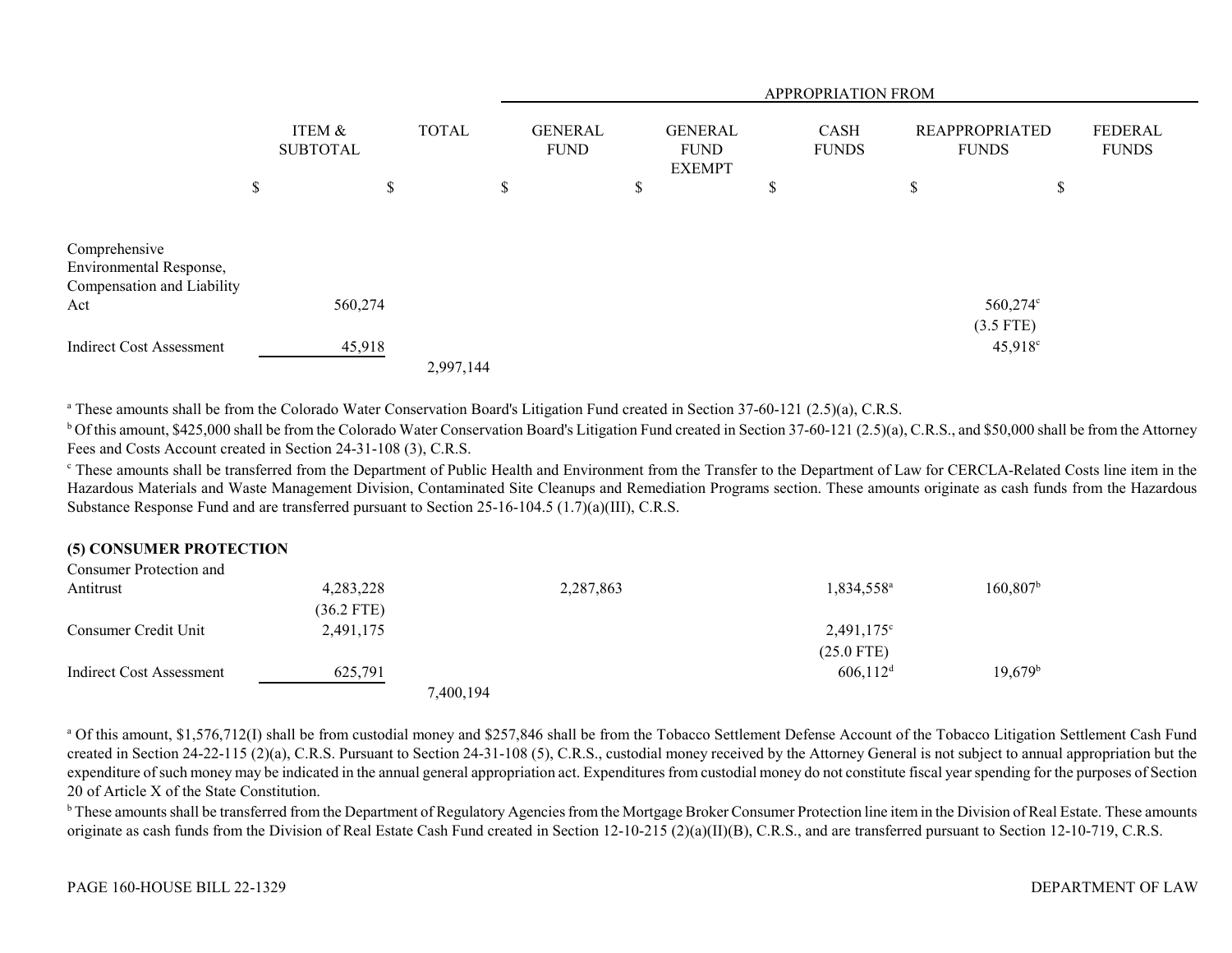|                 |              | <b>APPROPRIATION FROM</b>  |              |                       |              |  |  |  |  |
|-----------------|--------------|----------------------------|--------------|-----------------------|--------------|--|--|--|--|
|                 |              |                            |              |                       |              |  |  |  |  |
| ITEM &          | <b>TOTAL</b> | <b>GENERAL</b><br>GENERAL  | <b>CASH</b>  | <b>REAPPROPRIATED</b> | FEDERAL      |  |  |  |  |
| <b>SUBTOTAL</b> |              | <b>FUND</b><br><b>FUND</b> | <b>FUNDS</b> | <b>FUNDS</b>          | <b>FUNDS</b> |  |  |  |  |
|                 |              | <b>EXEMPT</b>              |              |                       |              |  |  |  |  |
|                 |              |                            |              |                       |              |  |  |  |  |

 $\degree$  Of this amount, \$2,141,175 shall be from the Collection Agency Cash Fund created in Section 5-16-134 (1)(a), C.R.S., or from the Uniform Consumer Credit Code Cash Fund created in Section 5-6-204 (1), C.R.S., and \$350,000(I) shall be from the Student Loan Ombudsperson and Student Loan Servicer Licensing Fund created in Section 5-20-104 (3)(a), C.R.S. Appropriations from the Student Loan Ombudsperson and Student Loan Servicer Licensing Fund are shown for informational purposes only because they are continuously appropriated pursuant to Section 5-20-104 (3)(c), C.R.S.

<sup>d</sup> Of this amount, \$275,505 shall be from the Uniform Consumer Credit Code Cash Fund created in Section 5-6-204 (1), C.R.S., or the Collection Agency Cash Fund created in Section 5-16-134 (1)(a), C.R.S., \$251,891(I) shall be from custodial money, and \$52,477(I) shall be from the Student Loan Ombudsperson and Student Loan Servicer Licensing Fund created in Section 5-20-104 (3)(a), C.R.S. and \$26,239 shall be from the Tobacco Settlement Defense Account of the Tobacco Litigation Settlement Cash Fund created in Section 24-22-115 (2)(a), C.R.S. Pursuant to Section 24-31-108 (5), C.R.S., custodial money received by the Attorney General is not subject to annual appropriation, but the expenditure of such money may be indicated in the annual general appropriation act. Expenditures from custodial money do not constitute fiscal year spending for the purposes of Section 20 of Article X of the State Constitution. Appropriations from the Student Loan Ombudsperson and Student Loan Servicer Licensing Fund are shown for informational purposes only as they are continuously appropriated pursuant to Section 5-20-104 (3)(c), C.R.S.

| (6) SPECIAL PURPOSE                 |           |             |                   |                        |
|-------------------------------------|-----------|-------------|-------------------|------------------------|
| District Attorneys' Salaries        | 2,810,808 | 2,810,808   |                   |                        |
| Deputy District Attorney            |           |             |                   |                        |
| Training                            | 350,000   | 350,000     |                   |                        |
| Appropriation to                    |           |             |                   |                        |
| District Attorney                   |           |             |                   |                        |
| Assistance for Bond                 |           |             |                   |                        |
| Hearings Cash Fund                  | 600,000   | 600,000     |                   |                        |
| District Attorney                   |           |             |                   |                        |
| Assistance for Bond                 |           |             |                   |                        |
| Hearings Grants                     | 600,000   |             |                   | $600,000$ <sup>a</sup> |
| Litigation Management <sup>76</sup> | 200,000   |             | $200,000^{\rm b}$ |                        |
| Tobacco Litigation                  | 100,000   |             | $100,000^{\circ}$ |                        |
| <b>CORA OML Attorney</b>            | 101,717   | 101,717     |                   |                        |
|                                     |           | $(1.0$ FTE) |                   |                        |
|                                     | 4,762,525 |             |                   |                        |

<sup>a</sup> This amount shall be from the District Attorney Assistance for Bond Hearings Cash Fund created in Section 16-4-117 (9)(a), C.R.S.